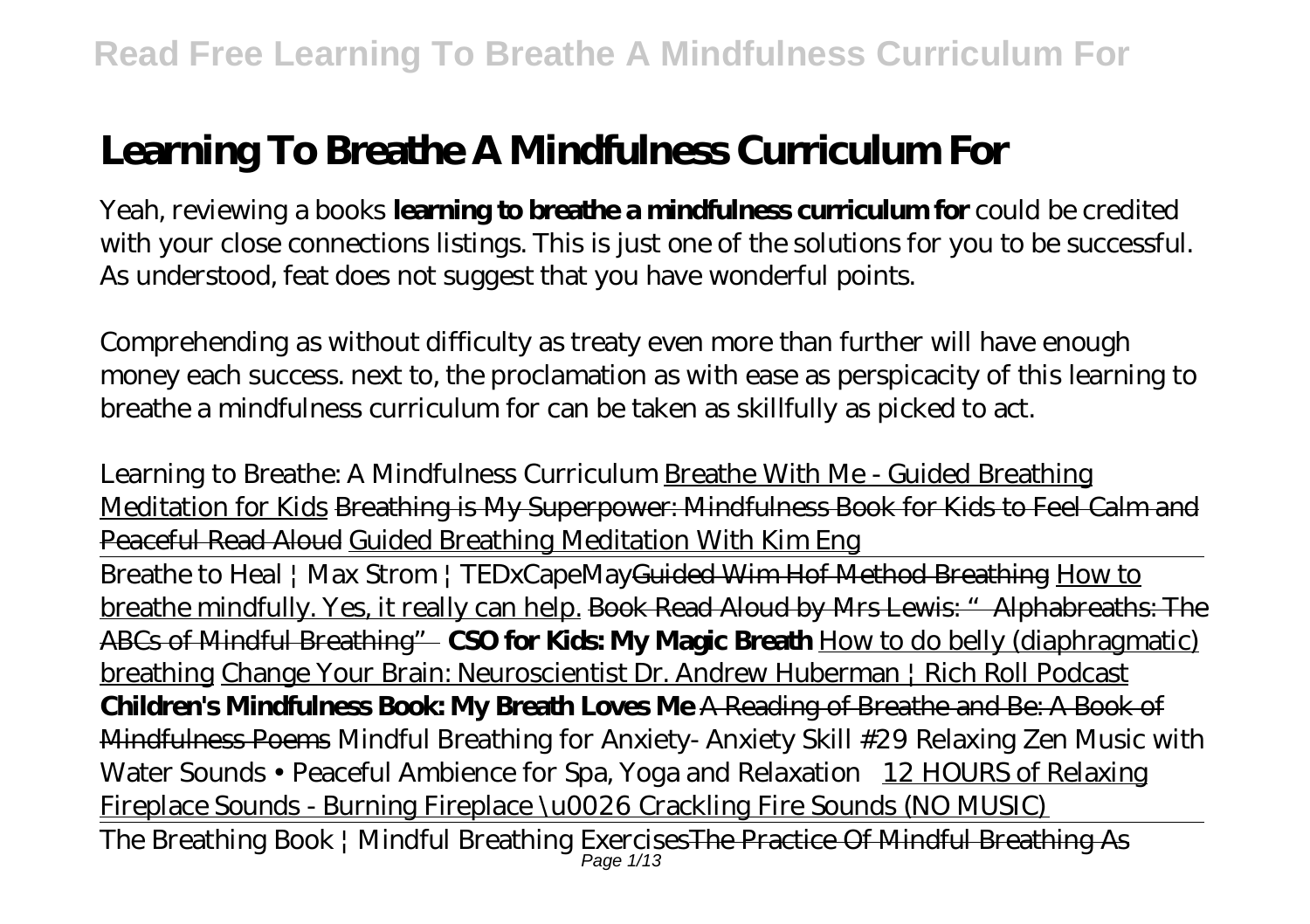#### Taught By The Buddha Zen Master Thích Nh t H<sub>nh</sub> Learning to Breathe How I Learned *to Hold My Breath for 4 Minutes*

Learning To Breathe A Mindfulness Learning To BREATHE is a research-based mindfulness curriculum created for classroom or group settings. Mindfulness is the practice of becoming aware of one's present-moment experience with compassion and openness as a basis for wise action.

Learning to BREATHE | A Mindfulness Curriculum for Adolescents Broderick, Learning to Breathe is a secular program that tailors the teaching of mindfulness to the developmental needs of adolescents to help them understand their thoughts and feelings and manage distressing emotions.

Learning to Breathe: A Mindfulness Curriculum for ...

Broderick, Learning to Breathe is a secular program that tailors the teaching of mindfulness to the developmental needs of adolescents to help them understand their thoughts and feelings and manage distressing emotions.

Amazon.com: Learning to Breathe: A Mindfulness Curriculum ... Learning to Breathe: A Mindfulness Curriculum for Adolescents to Cultivate Emotion Page 2/13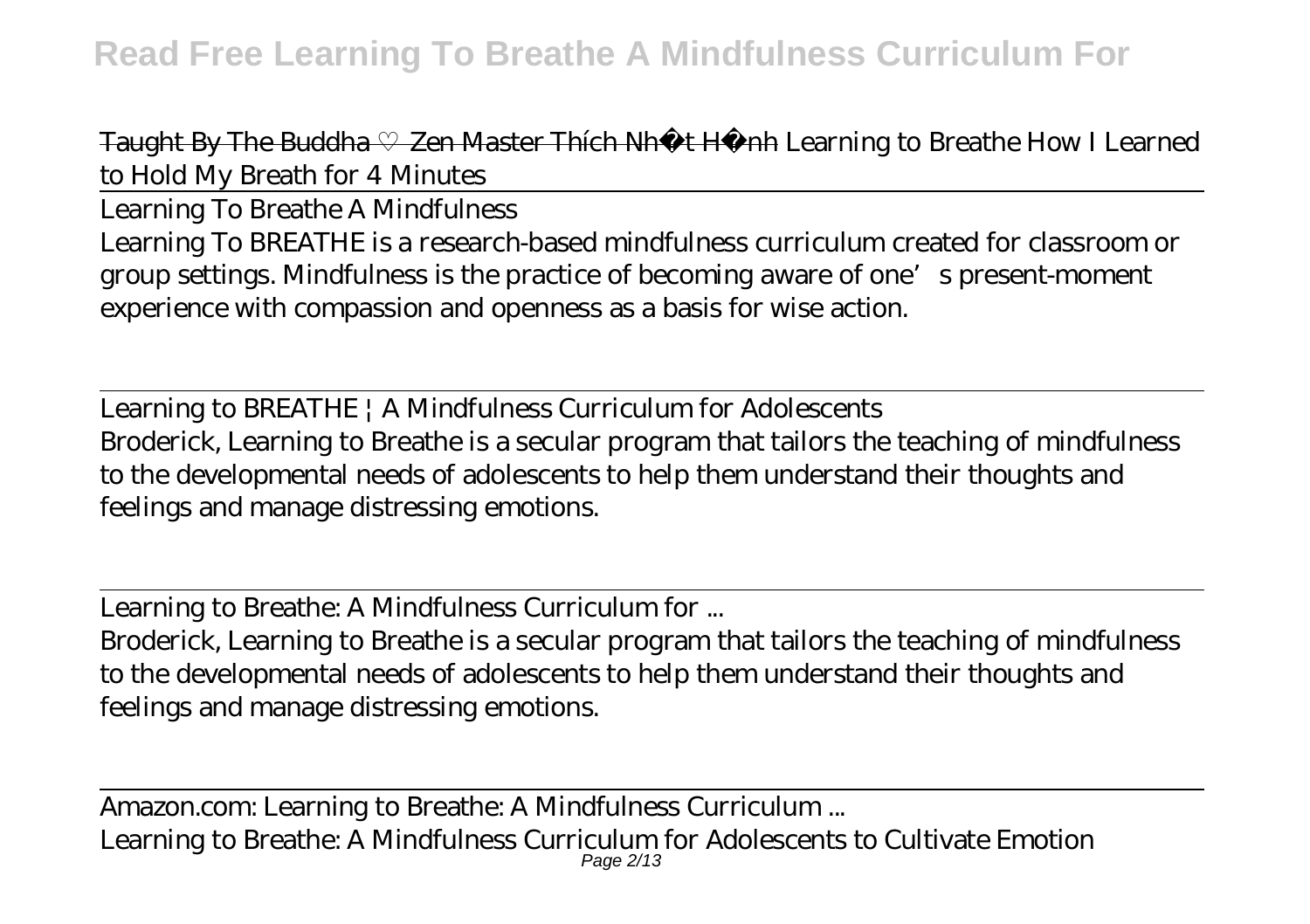Regulation, Attention, and Performance. by. Patricia C.

Learning to Breathe: A Mindfulness Curriculum for ... Learning to BREATHE, which was developed by Broderick, is a school-based mindfulnessbased program (MBP) developed for adolescents that has been implemented in a variety of contexts.

Mindfulness practices shown to help teenagers deal with ...

Learning to BREATHE is a universal school-based prevention program for adolescents which integrates principles of social and emotional learning with mindfulness components of mindfulness-based stress reduction developed by Jon Kabat-Zinn. 13 It offers participants a way to empower themselves as they grapple with the psychological tasks of ...

Learning to BREATHE: A Pilot Study of a Mindfulness-Based ...

Learning to Breathe is based in Mindfulness-Based Stress Reduction and has been used in multiple studies in the United States to reduce perceived stress and increase emotional regulation skills ...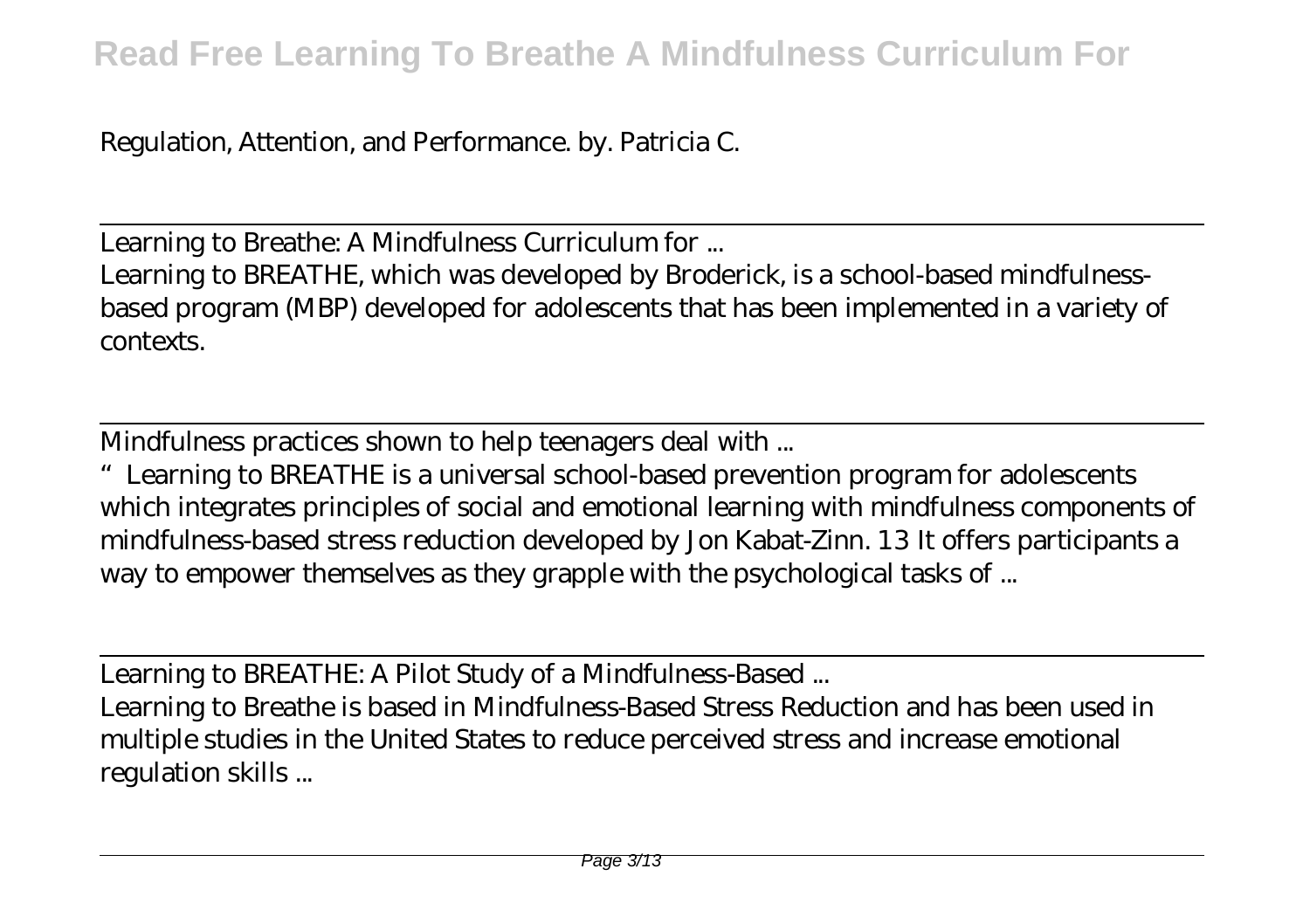(PDF) Learning to BREATHE: A Pilot Trial of a Mindfulness ...

Mindfulness is the practice of becoming aware of one's present-moment experience with compassion and openness as a basis for wise action.

What is Learning to BREATHE? | Learning to BREATHE

Since breathing is something we can control and regulate, it is a useful tool for achieving a relaxed and clear state of mind. I recommend three breathing exercises and techniques to help relax and reduce stress: The Stimulating Breath, The 4-7-8 Breathing Exercise (also called the Relaxing Breath), and Breath Counting.Try each of these breathing exercises and techniques and see how they ...

Breathing Exercises: Three To Try | 4-7-8 Breath | Andrew ...

Mindfulness of breath From the course: ... how simply pausing for a moment or steadying your breath can help you learn to bring yourself more fully into the present moment, develop greater ...

Mindfulness of breath - Mindfulness at Work: The Basics ...

Learning to BREATHE, which was developed by Broderick, is a school-based mindfulnessbased program (MBP) developed for adolescents that has been implemented in a variety of Page 4/13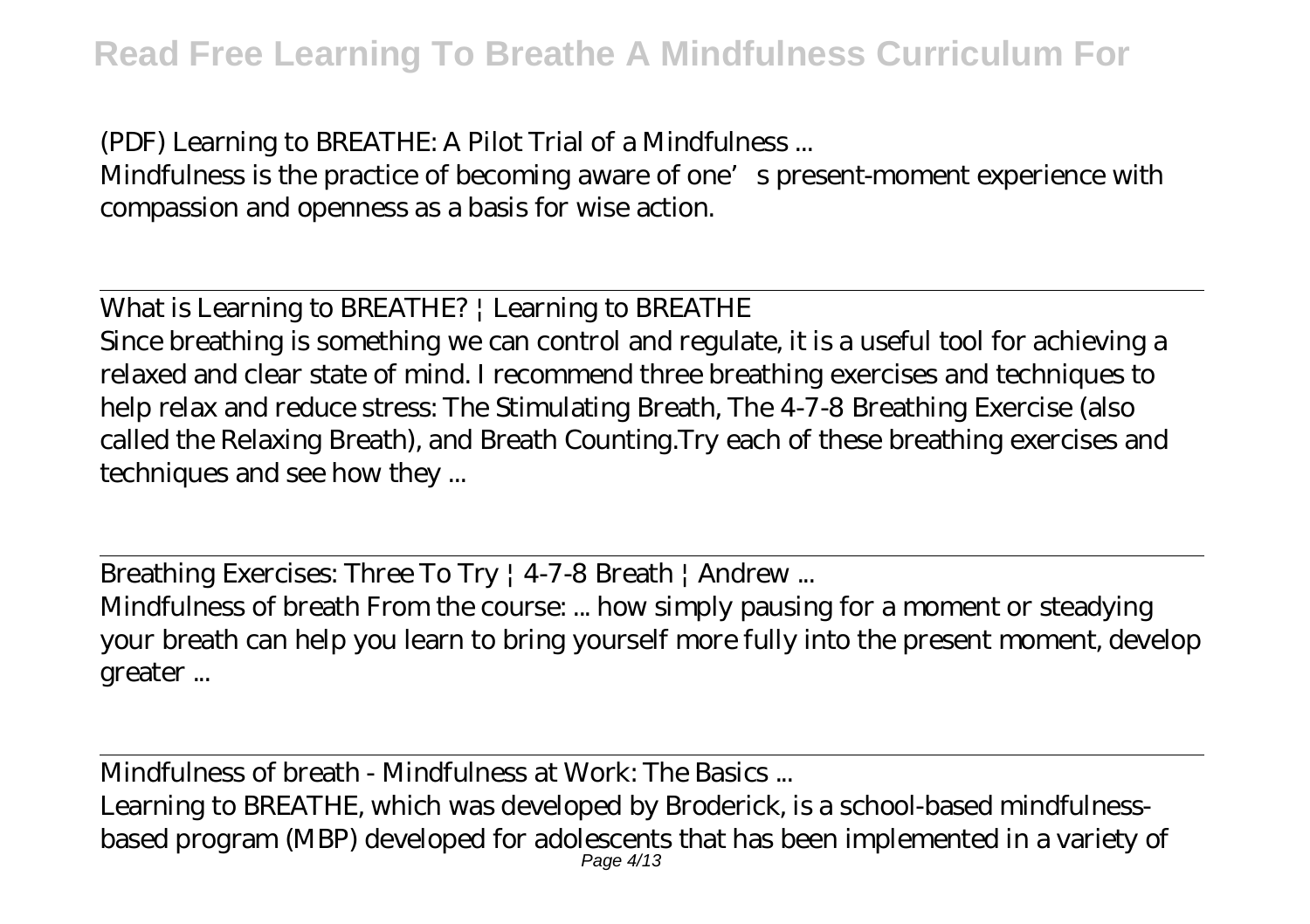#### contexts.

Mindfulness practices shown to help teenagers deal with stress Broderick, Learning to Breathe is a secular program that tailors the teaching of mindfulness to the developmental needs of adolescents to help them understand their thoughts and feelings and manage distressing emotions.

Learning to Breathe | NewHarbinger.com Learning to BREATHE Beginning in 2014, researchers from the Edna Bennett Pierce Prevention Research Center began collaborating with Central Dauphin School District in Harrisburg to train teachers to introduce social-emotional skills and mindfulness practices into their health curriculum.

Learning to BREATHE | Penn State University Broderick,Learning to Breatheis a secular program that tailors the teaching of mindfulness to the developmental needs of adolescents to help them understand their thoughts and feelings and manage distressing emotions.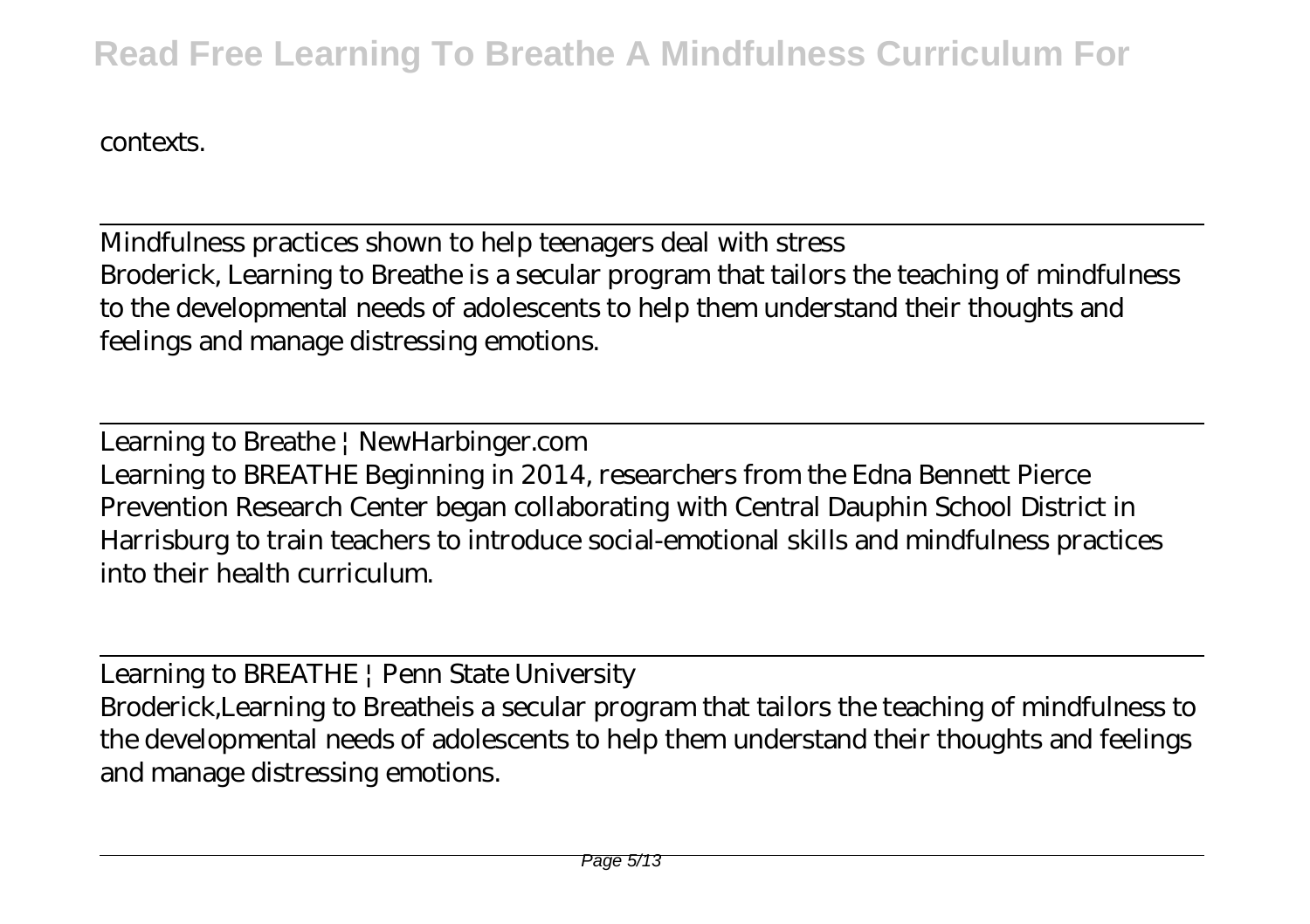Learning to Breathe: A Mindfulness Curriculum for ...

Mindful meditation: This is a particular type of meditation where you learn how to practice mindfulness. During this type of meditation, you will be seated for a period (ranging between 10 and 30 minutes) and will practice focusing on only your breathing.

How To Practice Mindfulness: 10 Practical Steps and Tips Written by mindfulness expert and licensed clinical psychologist Patricia C. Broderick, Learning to Breathe is a secular program that tailors the teaching of mindfulness to the developmental needs of adolescents to help them understand their thoughts and feelings and manage distressing emotions.

Learning to Breathe : A Mindfulness Curriculum for ...

Calm is the #1 app for sleep and meditation. Join the millions experiencing better sleep, lower stress, and less anxiety.

Disruptive behavior in the classroom, poor academic performance, out-of-control emotions: if you work with adolescents, you are well-aware of the challenges this age group presents. What if there was a way to calm these students down and arm them with the mindfulness Page 6/13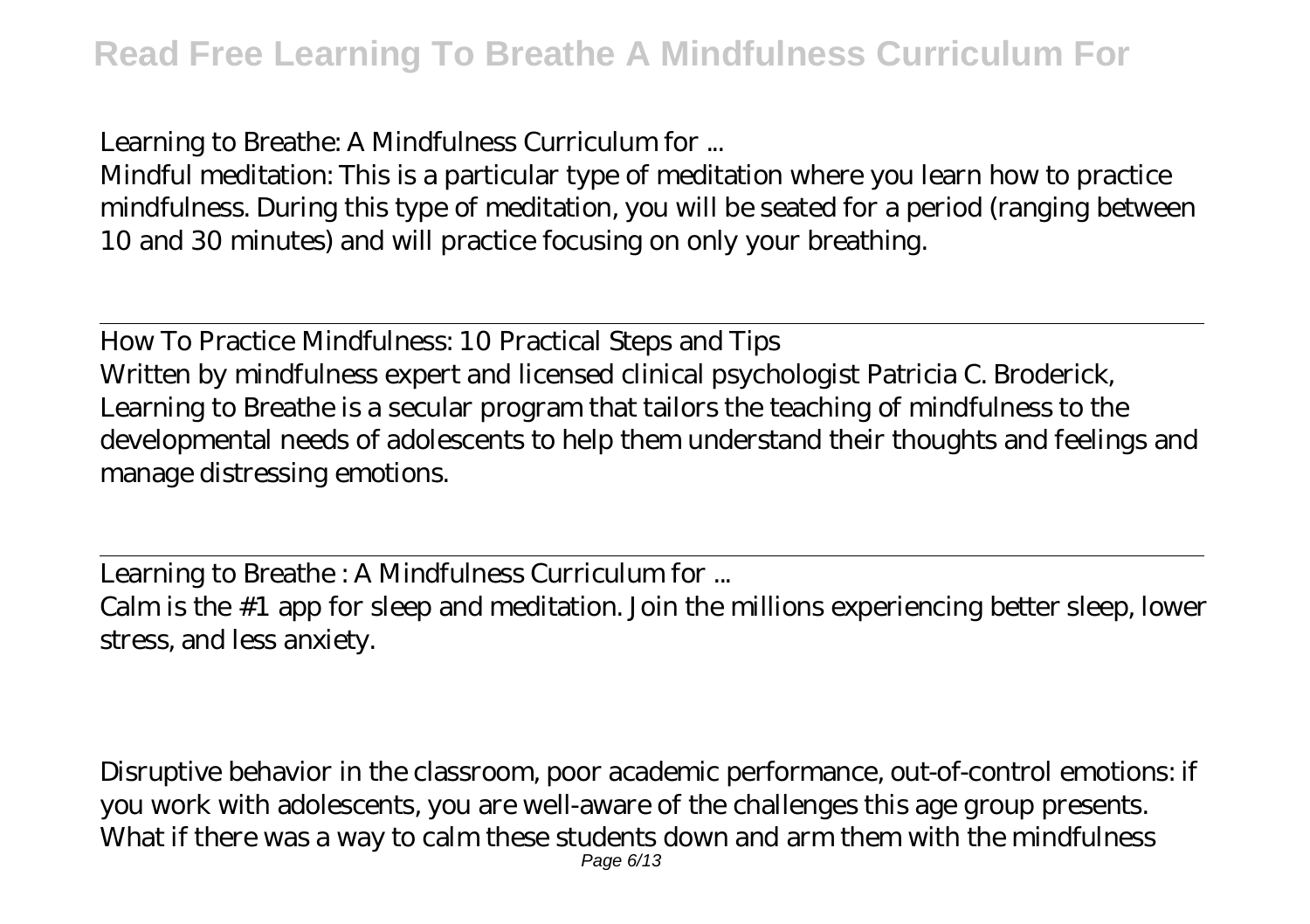skills needed to really excel in school and life? Written by mindfulness expert and licensed clinical psychologist Patricia C. Broderick, Learning to Breathe is a secular program that tailors the teaching of mindfulness to the developmental needs of adolescents to help them understand their thoughts and feelings and manage distressing emotions. Students will be empowered by learning important mindfulness meditation skills that help them improve emotion regulation, reduce stress, improve overall performance, and, perhaps most importantly, develop their attention. The book also includes a website link with student handouts and homework assignments, making it an ideal classroom tool. The book integrates certain themes of mindfulness-based stress reduction (MBSR), developed by Jon Kabat-Zinn, into a program that is shorter, more accessible to students, and compatible with school curricula. Students will learn to pay attention in the moment, manage emotions as they are perceived, and gain greater control over their own feelings and actions. These mindfulness practices offer the opportunity to develop hardiness in the face of uncomfortable feelings that otherwise might provoke a response that could be harmful (e.g. acting out by taking drugs, displaying violent behavior or acting in by becoming more depressed). This easy-to-use manual is designed to be used by teachers, but can also be used by any mental health provider teaching adolescents emotion regulation, stress reduction and mindfulness skills. The author is a graduate of the MBSR advanced practicum at the Center for Mindfulness in Massachusetts, led by Jon Kabat-Zinn. She is also a clinical psychologist and a certified school psychologist and counselor for grades K-12. In the book, Broderick calls on her years of experience working with adolescents to outline the best strategies for dealing with disruption in the classroom and emotions that are out of hand. The book is structured around six themes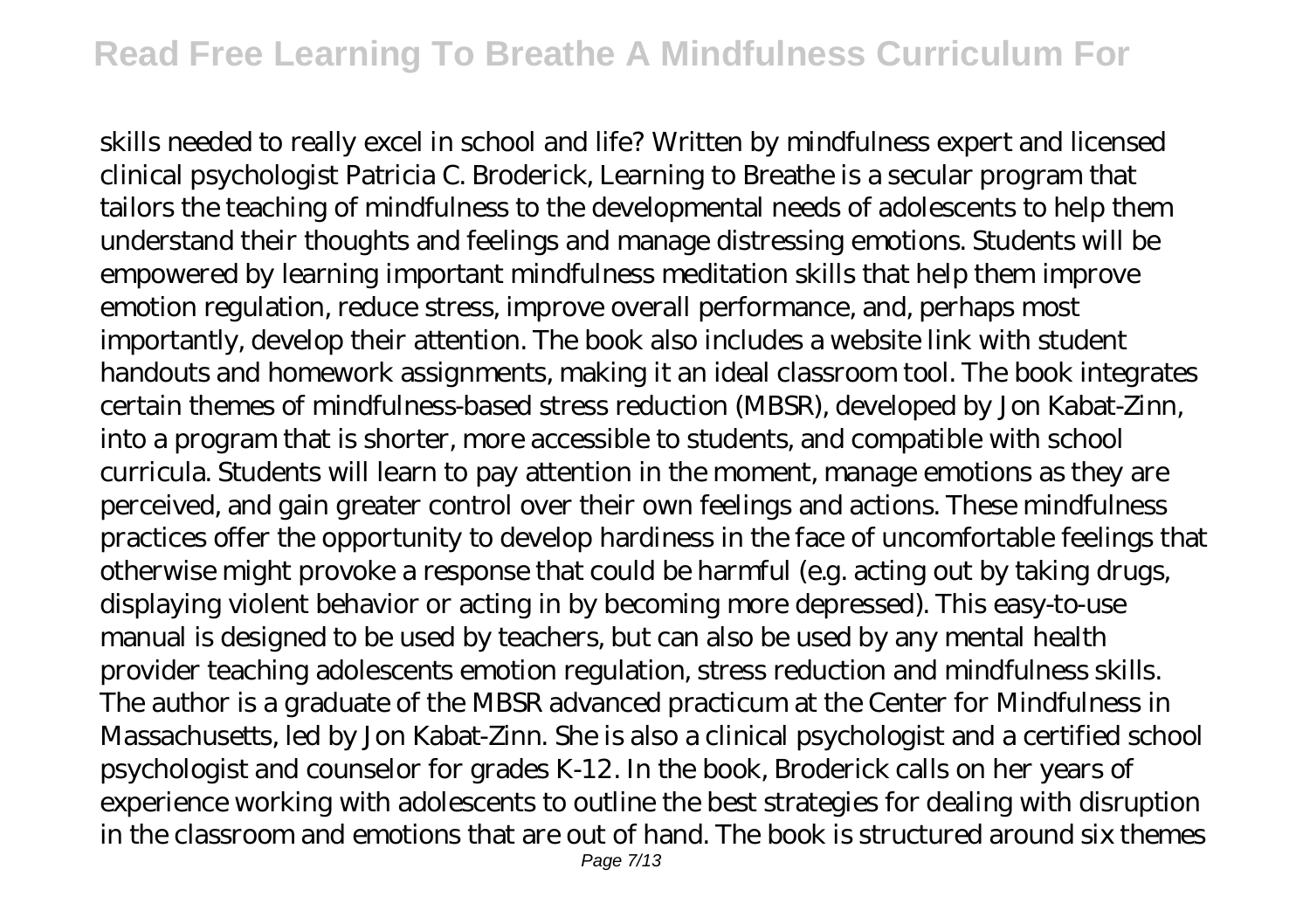built upon the acronym BREATHE, and each theme has a core message. The program allows for themes to be delivered in 6 longer or 18 shorter sessions, depending upon time and needs of students. The 6 core lessons are: Body, Reflection, Emotions, Attention, Tenderness, and Healthy Mind Habits. Learning to Breathe is the perfect tool for empowering students as they grapple with the psychological tasks of adolescence.

A fully revised and updated second edition, including new research and skills in the areas of trauma and compassion Disruptive behavior in the classroom, poor academic performance, and out-of-control emotions: if you work with adolescents, you are well-aware of the challenges this age group presents, as well as how much time can be lost on your lessons while dealing with this behavior. What if there was a way to calm these students down and arm them with the mindfulness skills needed to really excel in school and life? Written by mindfulness expert and licensed clinical psychologist Patricia C. Broderick, Learning to Breathe is a secular program that tailors the teaching of mindfulness to the developmental needs of adolescents to help them understand their thoughts and feelings and manage distressing emotions. Students will be empowered by learning important mindfulness meditation skills that help them improve emotion regulation, reduce stress, improve overall performance, and, perhaps most importantly, develop their attention. Since its publication nearly a decade ago, the L2B program has transformed classrooms across the US, and has received praise from educators, parents, and mental health professionals alike. This fully revised and updated second edition offers the same powerful mindfulness interventions, and includes compelling new research and skills in the areas of trauma and compassion. The book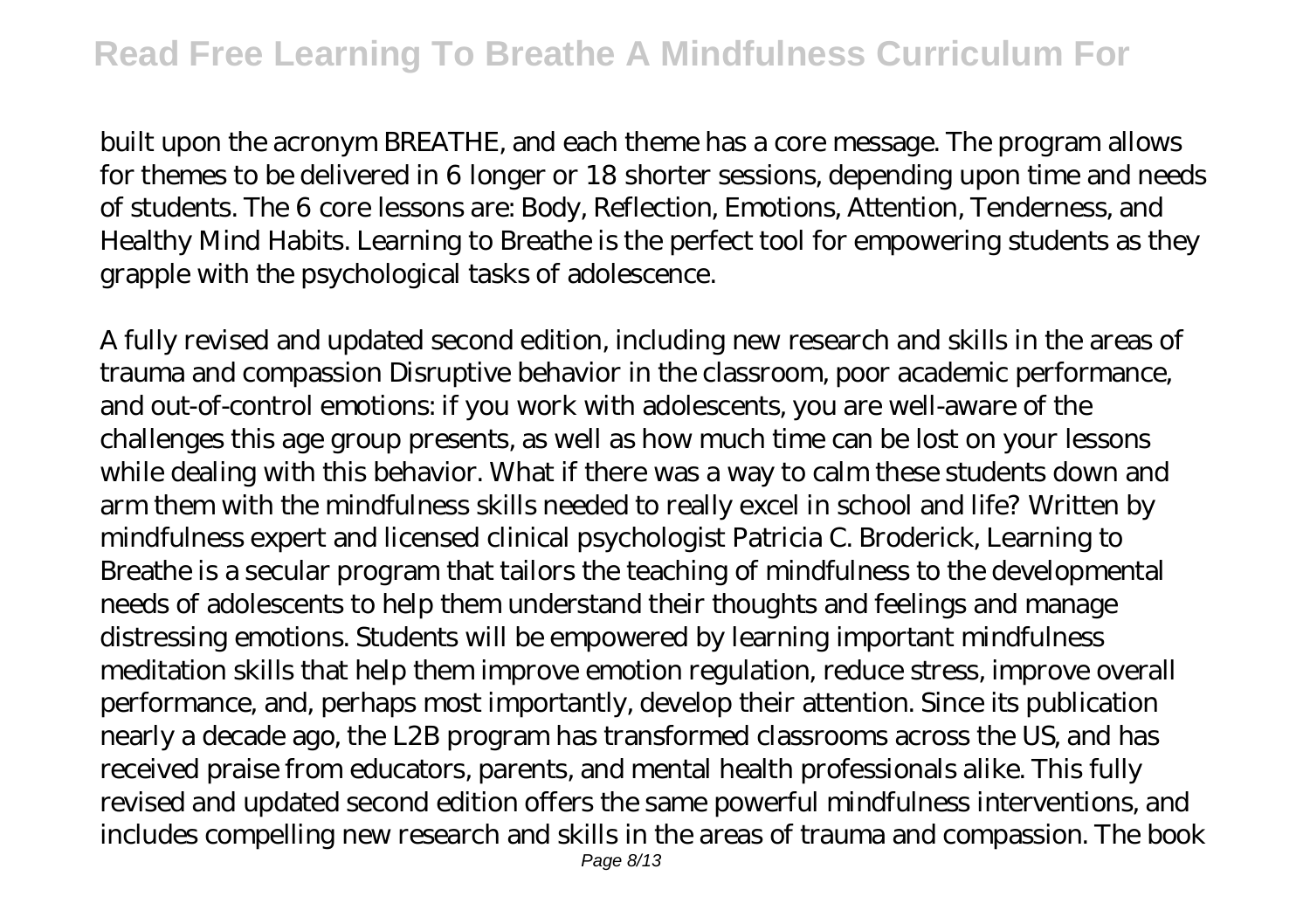### **Read Free Learning To Breathe A Mindfulness Curriculum For**

integrates certain themes of mindfulness-based stress reduction (MBSR), developed by Jon Kabat-Zinn, into a program that is shorter, more accessible to students, and compatible with school curricula. This easy-to-use manual is designed to be used by teachers, but can also be used by any mental health provider teaching adolescents emotion regulation, stress reduction and mindfulness skills. The book is structured around six themes built upon the acronym BREATHE, and each theme has a core message: Body, Reflection, Emotions, Attention, Tenderness, and Healthy Mind Habits, and Empowerment. Learning to Breathe is the perfect tool for empowering students as they grapple with the psychological tasks of adolescence. Make this new edition a part of your professional library today!

A fully revised and updated second edition, including new research and skills in the areas of trauma and compassion Disruptive behavior in the classroom, poor academic performance, and out-of-control emotions: if you work with adolescents, you are well-aware of the challenges this age group presents, as well as how much time can be lost on your lessons while dealing with this behavior. What if there was a way to calm these students down and arm them with the mindfulness skills needed to really excel in school and life? Written by mindfulness expert and licensed clinical psychologist Patricia C. Broderick, Learning to Breathe is a secular program that tailors the teaching of mindfulness to the developmental needs of adolescents to help them understand their thoughts and feelings and manage distressing emotions. Students will be empowered by learning important mindfulness meditation skills that help them improve emotion regulation, reduce stress, improve overall performance, and, perhaps most importantly, develop their attention. Since its publication Page 9/13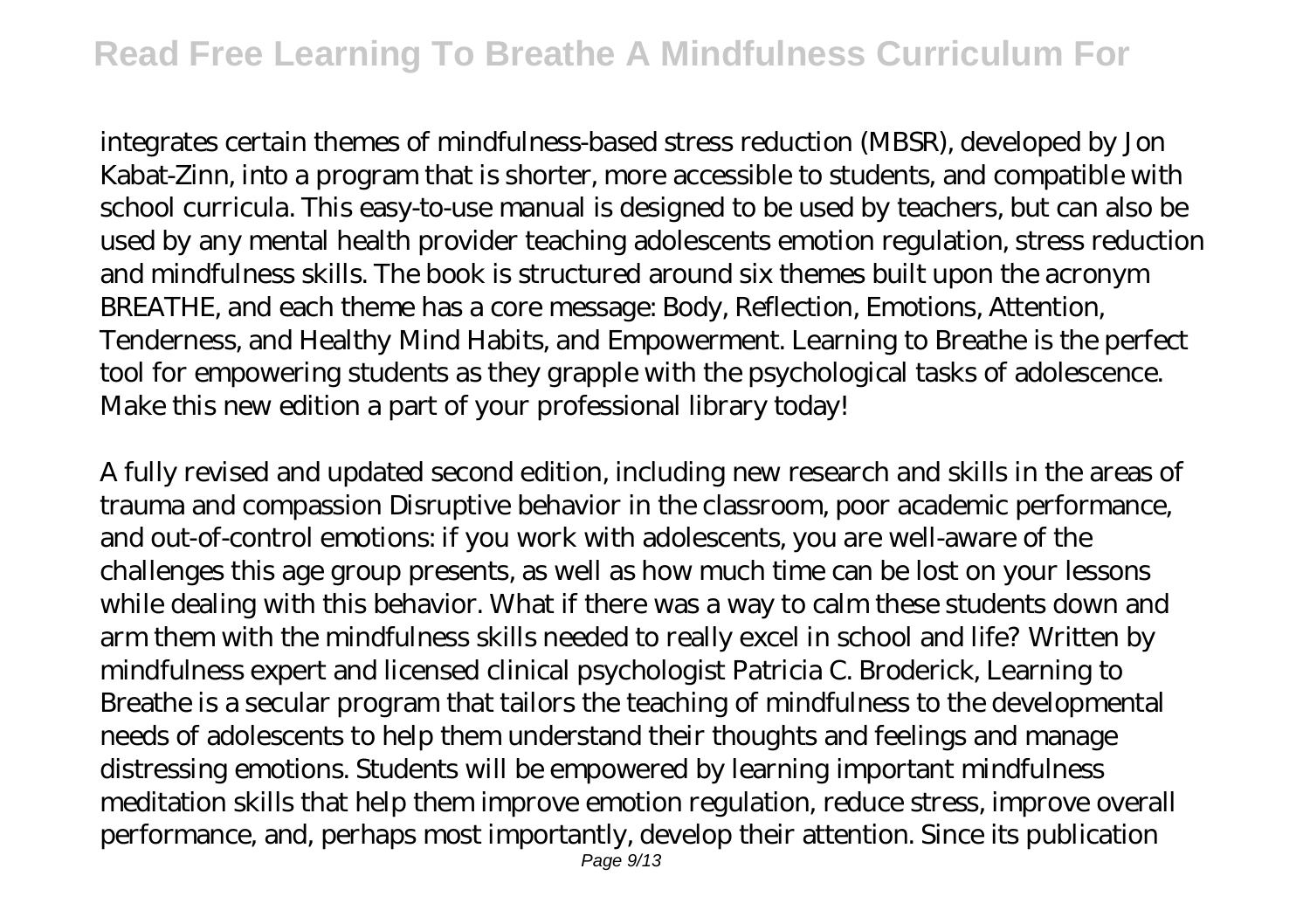## **Read Free Learning To Breathe A Mindfulness Curriculum For**

nearly a decade ago, the L2B program has transformed classrooms across the US, and has received praise from educators, parents, and mental health professionals alike. This fully revised and updated second edition offers the same powerful mindfulness interventions, and includes compelling new research and skills in the areas of trauma and compassion. The book integrates certain themes of mindfulness-based stress reduction (MBSR), developed by Jon Kabat-Zinn, into a program that is shorter, more accessible to students, and compatible with school curricula. This easy-to-use manual is designed to be used by teachers, but can also be used by any mental health provider teaching adolescents emotion regulation, stress reduction and mindfulness skills. The book is structured around six themes built upon the acronym BREATHE, and each theme has a core message: Body, Reflection, Emotions, Attention, Tenderness, and Healthy Mind Habits, and Empowerment. Learning to Breathe is the perfect tool for empowering students as they grapple with the psychological tasks of adolescence. Make this new edition a part of your professional library today!

"A funny memoir of Faith Club coauthor's serious attempt to change her brain from panic to peace in a year-long spiritual quest"--

Learn the power of mindful breathing through the fun and interactive exercises in this book. With The Breathing Book, young readers discover the power of mindful awareness through a series of breathing practices and engaging activities designed to calm the mind and body, set positive intentions, and spark creativity and imagination. A book that's much more than just a book, this interactive offering from Christopher Willard and Olivia Weisser invites readers Page 10/13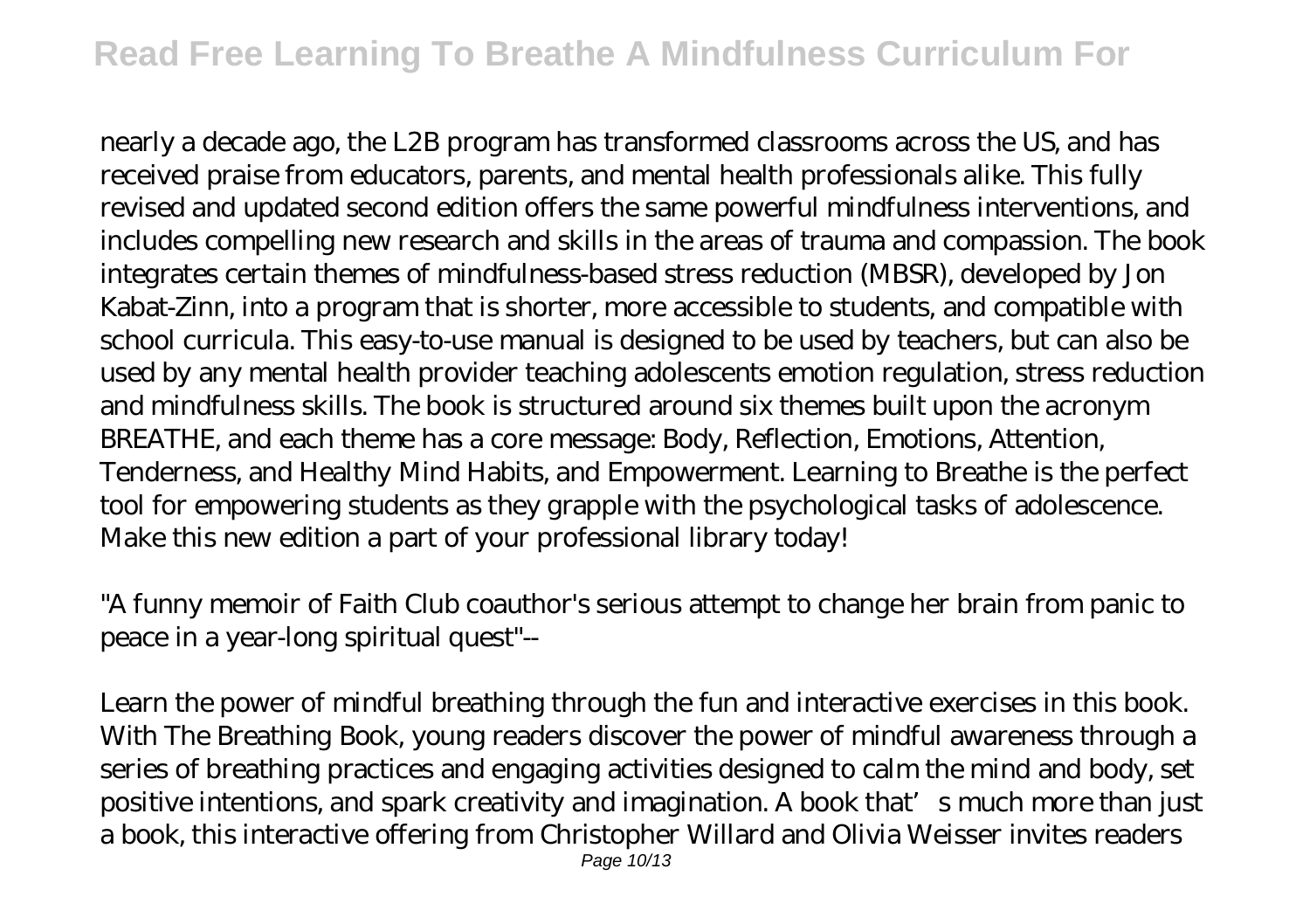to bring their full attention to the sights, sounds, and tactile sensations that arise as they explore the practices on each page with awareness. With simple instructions and delightful illustrations, you'll use your breath to bring this book to life by turning the pages ... balancing the book on your head, hand, or belly … tracing shapes and labyrinths …"reframing" troubling thoughts and feelings … sending kind wishes to people and our planet … and many more activities that can be practiced again and again.

In Teach, Breathe, Learn, Meena Srinivasan highlights how mindfulness can be an effective tool in the classroom. What makes this book truly unique is her perspective as a classroom teacher, wrestling daily with the conditions about which she writes. "Teach, Breathe, Learn provides accessible, practical application of mindfulness to overcome challenges faced during the school day." Testimonials from students and colleagues are woven throughout the book. Teach, Breathe, Learn is designed for educators at all levels, parents interested in sharing mindfulness with their children, and anyone curious about how to cultivate their own mindfulness practice and eventually teach mindfulness to others. Part 1 helps teachers develop compassion and shift from "reacting" to "responding" to demands. Part 2 offers techniques for cultivating loving-kindness, gratitude and seeing students, colleagues, and parents as oneself. The last section of the book introduces a curriculum teachers can use to incorporate mindfulness into their classroom, replete with lesson plans, handouts, and homework assignments.

Alphabreaths: The ABCs of Mindful Breathing is a full-color, illustrated board book that Page 11/13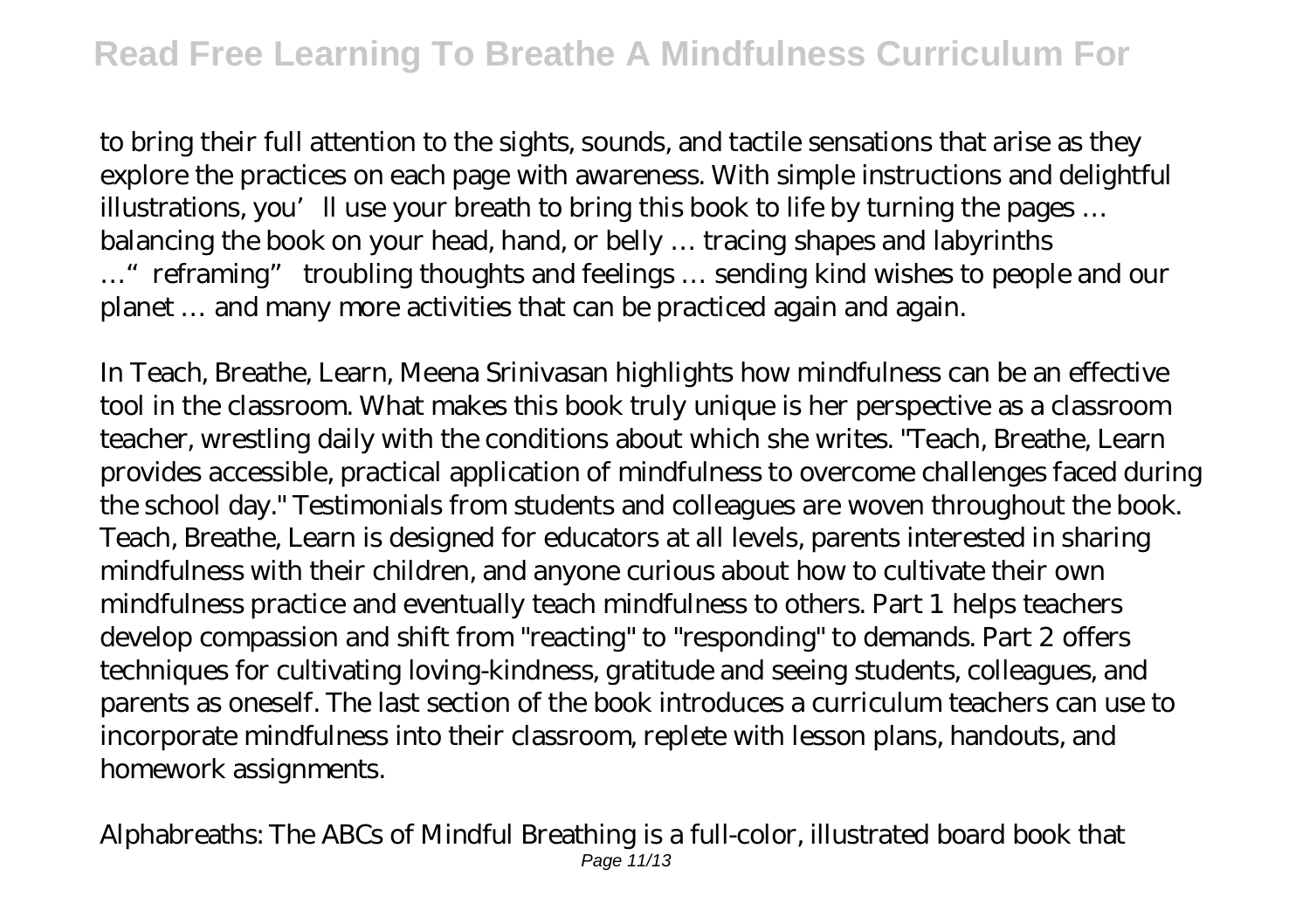teaches mindful breathing and body movement while learning your ABCs.

The most complete and readable mindfulness primer for educators and anyone who works with high school kids and young adults. Mindfulness-based stress reduction (MBSR), as pioneered by Jon Kabat-Zinn and others, is now being successfully applied in myriad areas of human activity—most recently, education. It's no surprise that psychologists and educators have found that mindfulness-based practices improve attention and performance and reduce stress in the classroom and in other school-based activities. This book is a thorough yet readable introduction to mindfulness and its applications and a primer for educators on how it can be used with students, with numerous practical exercises. The authors cover such topics as • cultivating resilience and managing stress • emotional development • communication and relationships • mindful use of technology • mindfulness for enhancing creativity • mindfulness and sports • teaching with attention • working with resistance • managing personal stress in the classroom • and much more

The breakthrough book Learning to Breathe presents a research-based curriculum for teachers and clinicians who are seeking ways to help improve behavior and bolster academic performance in adolescents. Drawing on a combination of mindfulness-based therapies, the brief interventions outlined in the book have a strong theoretical basis in both education and psychology, and are proven effective when it comes to dealing with adolescent students who